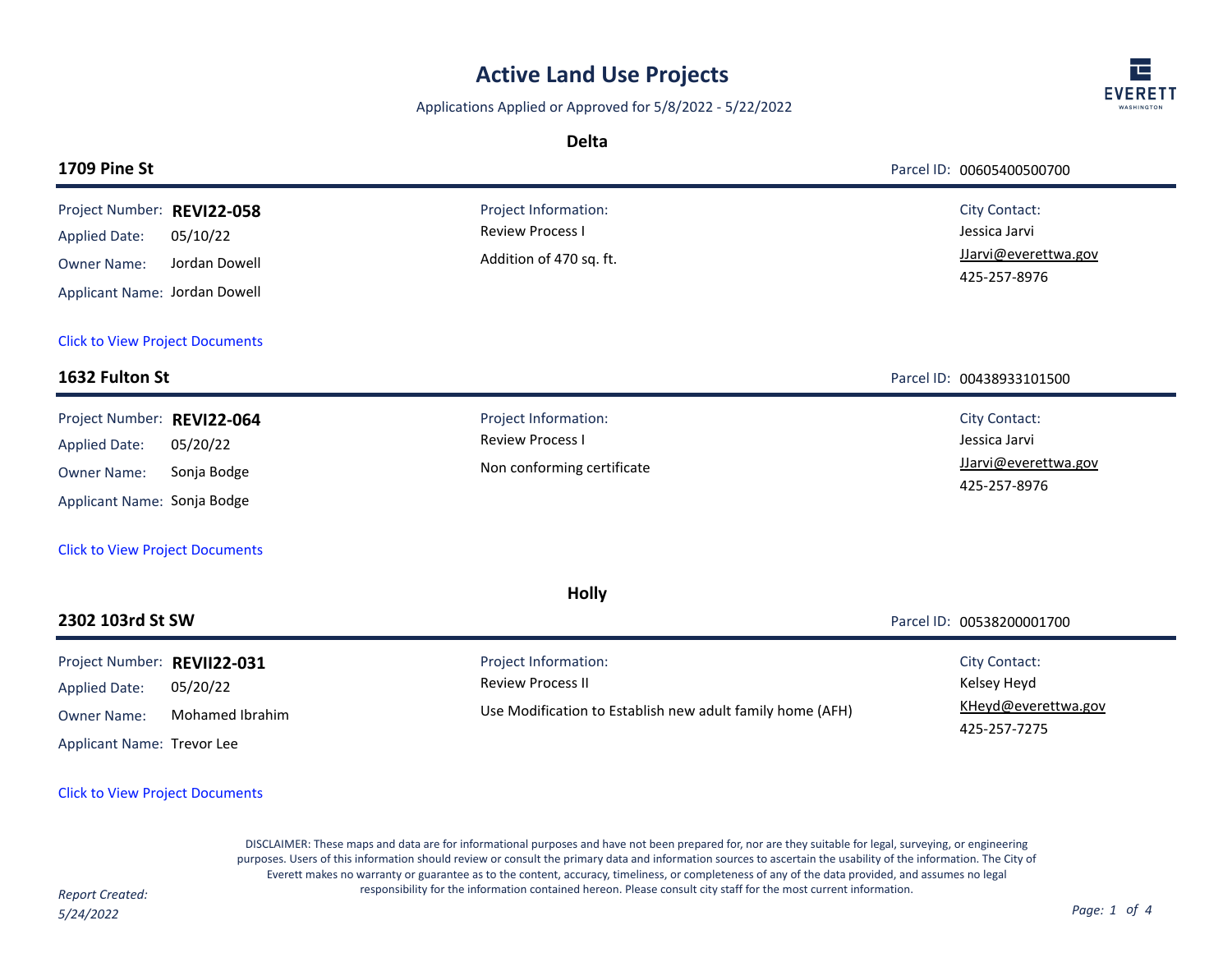| <b>Northwest Everett</b>                                                                                                                              |                                                                |                                                                                          |                                                                                |  |  |  |  |
|-------------------------------------------------------------------------------------------------------------------------------------------------------|----------------------------------------------------------------|------------------------------------------------------------------------------------------|--------------------------------------------------------------------------------|--|--|--|--|
| 503 Winton Ave                                                                                                                                        |                                                                |                                                                                          | Parcel ID: 00497100006600                                                      |  |  |  |  |
| Project Number: REVI22-063<br><b>Applied Date:</b><br><b>Owner Name:</b><br>Applicant Name: Stephen Corotas<br><b>Click to View Project Documents</b> | 05/19/22<br><b>Stephen Corotas</b>                             | Project Information:<br><b>Review Process I</b><br>Proposed DADU                         | <b>City Contact:</b><br>TBD<br>planning@everettwa.gov<br>425-257-8731          |  |  |  |  |
|                                                                                                                                                       |                                                                | <b>Pinehurst Beverly-Park</b>                                                            |                                                                                |  |  |  |  |
| 7010 Colby Ave                                                                                                                                        |                                                                |                                                                                          | Parcel ID: 28050700102600                                                      |  |  |  |  |
| Project Number: REVI22-060<br><b>Applied Date:</b><br><b>Owner Name:</b><br>Applicant Name: Jacqueline Evans                                          | 05/16/22<br>Paul & Svetlana Korenovsky                         | Project Information:<br><b>Review Process I</b><br>5 Lot Short Plat                      | <b>City Contact:</b><br>Dennis Osborn<br>DOsborn@everettwa.gov<br>425-257-7176 |  |  |  |  |
| <b>Click to View Project Documents</b>                                                                                                                |                                                                |                                                                                          |                                                                                |  |  |  |  |
| <b>Port Gardner</b>                                                                                                                                   |                                                                |                                                                                          |                                                                                |  |  |  |  |
| 3402 Colby Ave                                                                                                                                        |                                                                |                                                                                          | Parcel ID: 00436982303100                                                      |  |  |  |  |
| Project Number: REVI22-061<br><b>Applied Date:</b><br><b>Owner Name:</b>                                                                              | 05/17/22<br>3402 Colby, LLC<br>Applicant Name: Thomas Anderson | Project Information:<br><b>Review Process I</b><br>Transportation Demand Mgmt Plan (TDM) | City Contact:<br>Kelsey Heyd<br>KHeyd@everettwa.gov<br>425-257-7275            |  |  |  |  |

#### [Click to View Project Documents](https://pw.everettwa.gov/eTRAKiT/Search/project.aspx?activityNo=REVI22-061)

DISCLAIMER: These maps and data are for informational purposes and have not been prepared for, nor are they suitable for legal, surveying, or engineering purposes. Users of this information should review or consult the primary data and information sources to ascertain the usability of the information. The City of Everett makes no warranty or guarantee as to the content, accuracy, timeliness, or completeness of any of the data provided, and assumes no legal responsibility for the information contained hereon. Please consult city staff for the most current information. *Report Created:*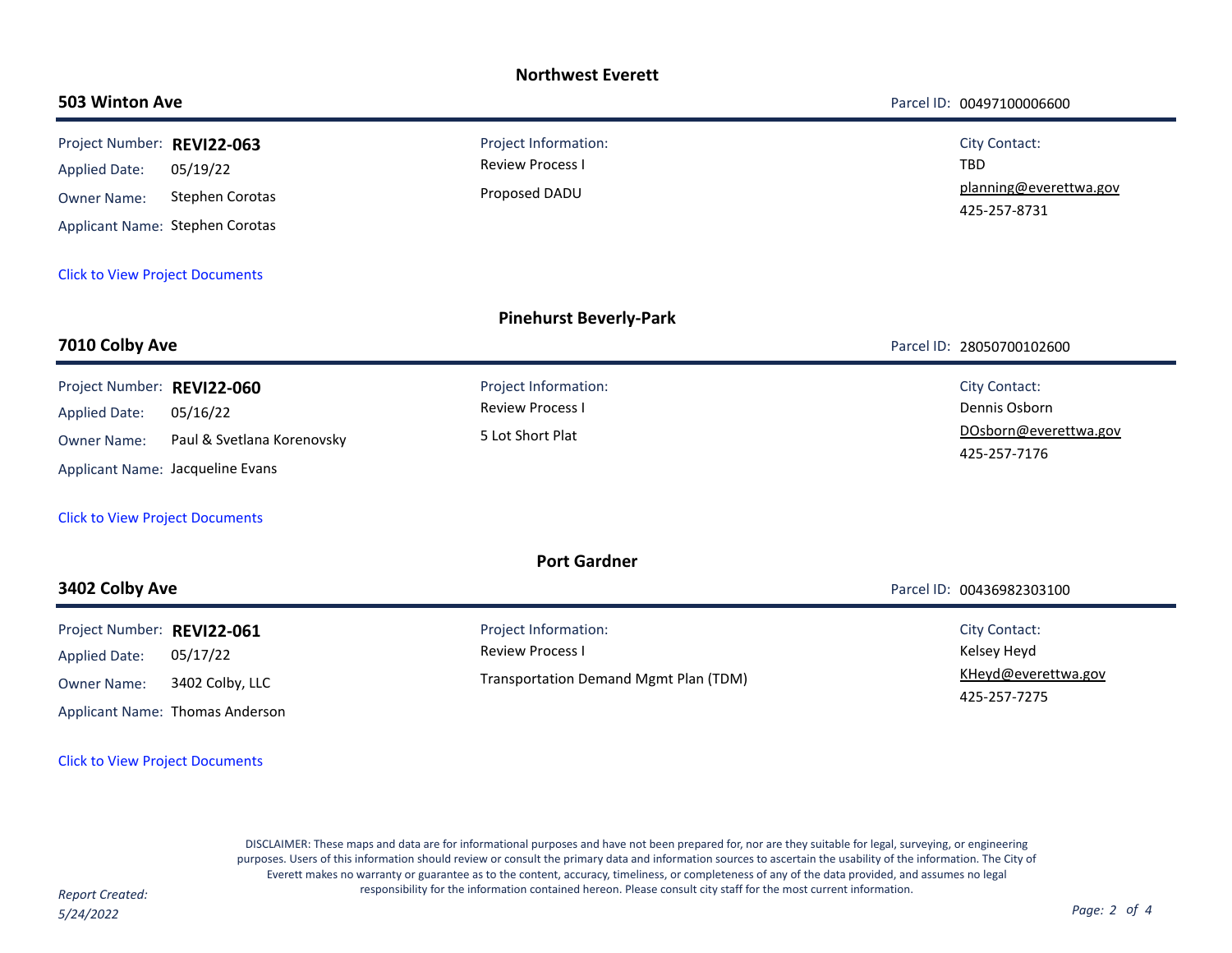#### **3203 Nassau St** Parcel ID: 00437577200300 **REVI22-062** Project Number: 05/18/22 GPollard@everettwa.gov Grace Pollard 425-257-8807 Review Process I CRMA Investments Landscape Modification Applicant Name: Clay Wetherington Applied Date: Owner Name: Project Information: City Contact: [Click to View Project Documents](https://pw.everettwa.gov/eTRAKiT/Search/project.aspx?activityNo=REVI22-062) **3326 Rockefeller Ave** Parcel ID: 00436979202000 Project Number: REVI22-065 05/21/22 planning@everettwa.gov TBD 425-257-8731 Review Process I 3326 Rockefeller Ave LLC Detached Accessory Dwelling Unit (DADU) Garage conversion Applicant Name: Ismail Mohammad Applied Date: Owner Name: Project Information: The Contact: City Contact: [Click to View Project Documents](https://pw.everettwa.gov/eTRAKiT/Search/project.aspx?activityNo=REVI22-065) **Riverside 2309 California Ave** Parcel ID: 00437863202100 **REVI22-059** Project Number: 05/13/22 planning@everettwa.gov TBD 425-257-8731 Review Process I Detached Accessory Dwelling Unit (DADU) Ismail Mohammad Applicant Name: Ismail Mohammad Applied Date: Owner Name: Project Information: City Contact: City Contact: [Click to View Project Documents](https://pw.everettwa.gov/eTRAKiT/Search/project.aspx?activityNo=REVI22-059)